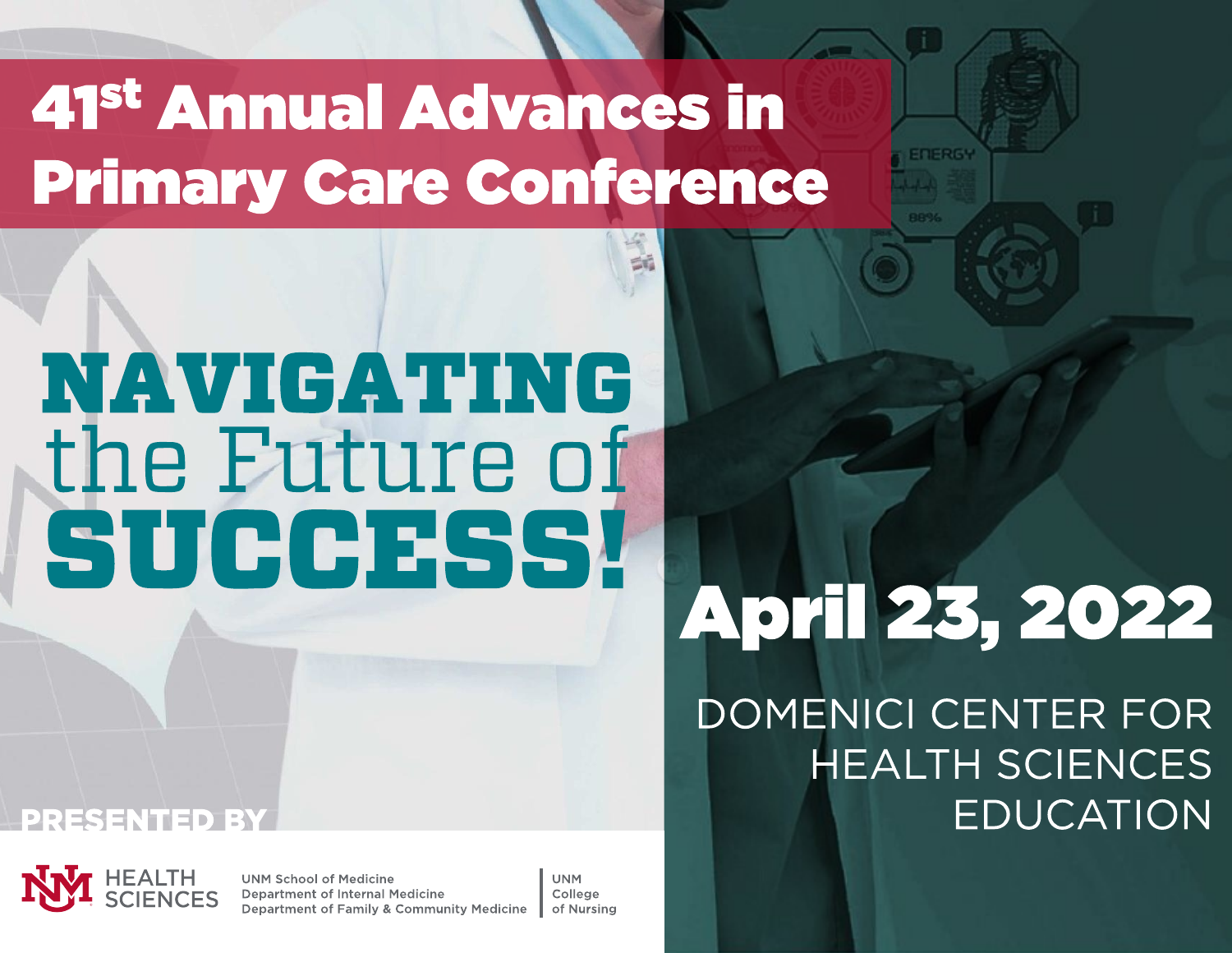# 41<sup>st</sup> Annual **Advances in Primary Care Conference**

# TARGET AUDIENCE

Physicians, nurse practitioners, physician assistants, nurses and other health care professionals who want to enhance or develop their knowledge of current trends in primary care.

# LEARNING OBJECTIVES

- Apply updated information on COVID-19 and how to treat patients who have been affected by the disease; including the "long haul syndrome".
- Implement updated treatment guidelines for immunizations, tobacco cessation, diabetes management, osteoporosis and heart failure management to apply to practice and maintain high standards of care.
- Provide post-operative and ongoing care for patients who have received bariatric surgery and follow their ongoing care.

| 7-7:45 am         | Registration/Breakfast/Networking           |                                             |  |  |  |
|-------------------|---------------------------------------------|---------------------------------------------|--|--|--|
| $7:45-8$ am       | Welcome and Introductions                   |                                             |  |  |  |
| $8-9$ am          | Caring for Patients After Bariatric Surgery | Steven Bock, MD                             |  |  |  |
| 9-10 am           | Address E-Cig and Tobacco Cessation         | Maya Armstrong, MD and<br>Nasrin Fatemi, MD |  |  |  |
| 10-10:15 am       | <b>BREAK</b>                                |                                             |  |  |  |
| 10:15-11:15 am    | Diabetes Management Updates                 | John Togami, PhC                            |  |  |  |
| 11:15 am-12:15 pm | Approach to Heart Failure Management        | Paul Andre, MD                              |  |  |  |
| 12:15-1 pm        | <b>LUNCH</b>                                |                                             |  |  |  |
| $1-2$ pm          | Osteoporosis Updates and Treatment Options  | Mike Lewiecki, MD                           |  |  |  |
| $2-3$ pm          | Immunizations: Always Changing              | Melissa Martinez, MD                        |  |  |  |
| 3-3:15 pm         | <b>BREAK</b>                                |                                             |  |  |  |
| 3:15-4:15 pm      | Updates on COVID-19 and Long-Haul Syndrome  | Alisha Parada, MD                           |  |  |  |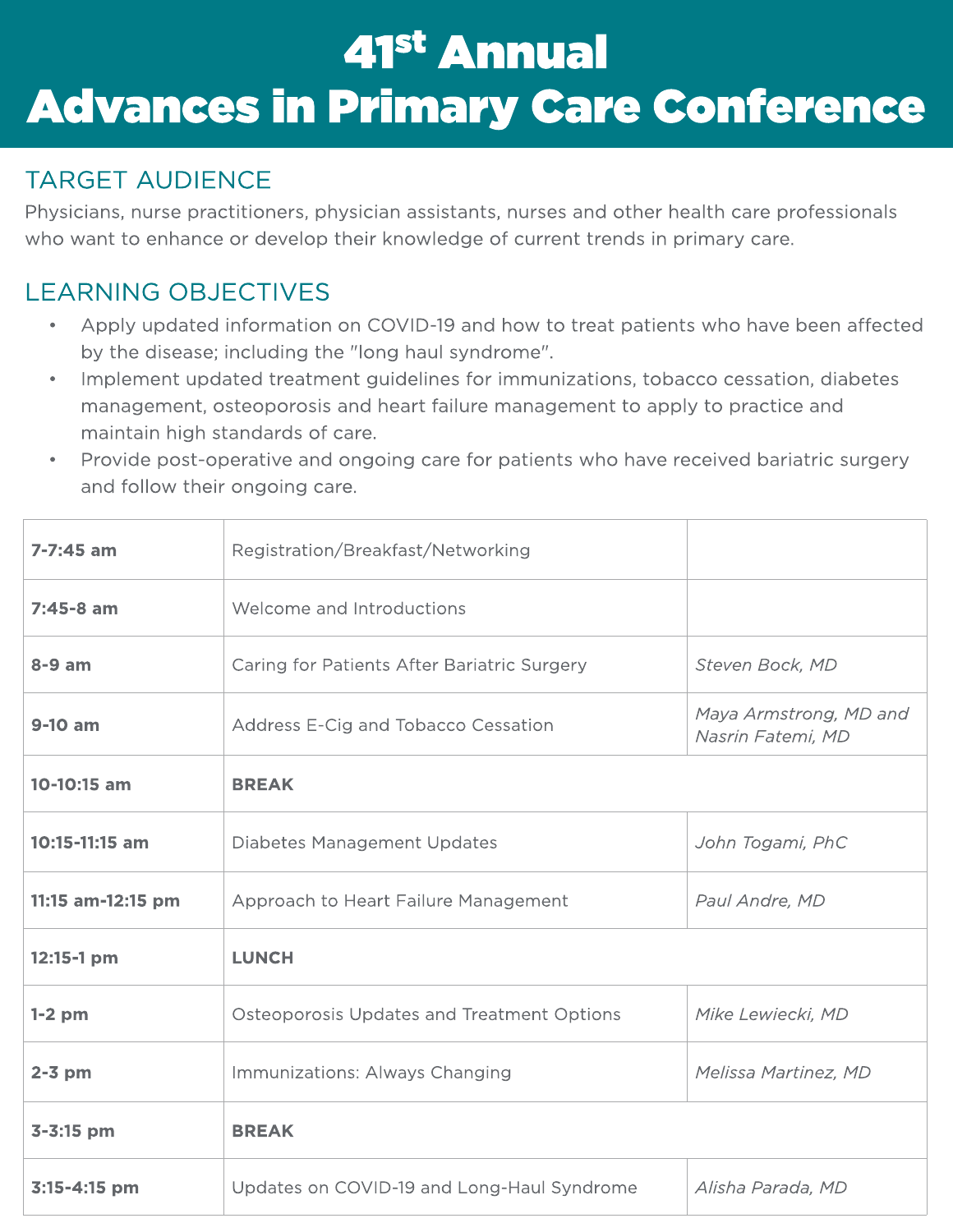# **Navigating the Future for Success!**

# ACCREDITATION

#### **Physicians**

The University of New Mexico School of Medicine is accredited by the Accreditation Council for Continuing Medical Education (ACCME) to provide continuing medical education for physicians

. The University of New Mexico School of Medicine designates this live activity for a maximum of 7.00  $\,$  ACC  $\,$ **AMA PRA Category 1Credits?**. Physicians should claim only the credit commensurate with the extent of their participation in the activity.

An application for CME credit has been filed with the American Academy for Family Physicians. **Determination of credit is pending.**

#### **Nurses**

This nursing continuing professional development activity has been submitted to the New Mexico Nurses Association for approval to award contact hours. The New Mexico Nurses Association is accredited as an approver of nursing continuing professional development by the American Nurses Credentialing Center's Commission on Accreditation.

# UNIVERSITY OF NEW MEXICO HEALTH SCIENCES CENTER FACULTY

Paul Andre, MD Assistant Professor Department of Internal Medicine

Maya Armstrong, MD Addiction Medicine Fellow Department of Family & Community Medicine

Steven Bock, MD Assistant Professor Department of Surgery

Nasrin Fatemi, MD Addiction Medicine Fellow Department of Family & Community Medicine

E. Michael Lewiecki, MD Assistant Professor Department of Internal Medicine

Melissa Martinez, MD Professor Department of Internal Medicine

John Togami, PhC Pharmacy Supervisor - Antithrombosis Clinic/ Pharmacist Clinician Department of Pharmacy and Department of Internal Medicine

#### Co-Course Directors

Valerie Carrejo, MD, FAAFP, FASAM Associate Professor Program Director, Addiction Medicine Fellowship Clinical Vice Chair Department of Family & Community Medicine

#### Alisha Parada, MD, FACP

Associate Professor Division Chief of General Internal Medicine and **Geriatrics** Department of Internal Medicine

#### Nat Prapasiri, MD

Assistant Professor Department of Internal Medicine

#### **Planning Committee**

Carolyn Jaramillo Montoya, PhD, RN, CPNP, FAAN, FAANP Professor Interim Executive Vice Dean College of Nursing

#### CME Reviewers

From the Office for Continuous Professional Learning Robert P. Giebitz, PhD Jennifer Harbaugh Gary A. Smith, PhD